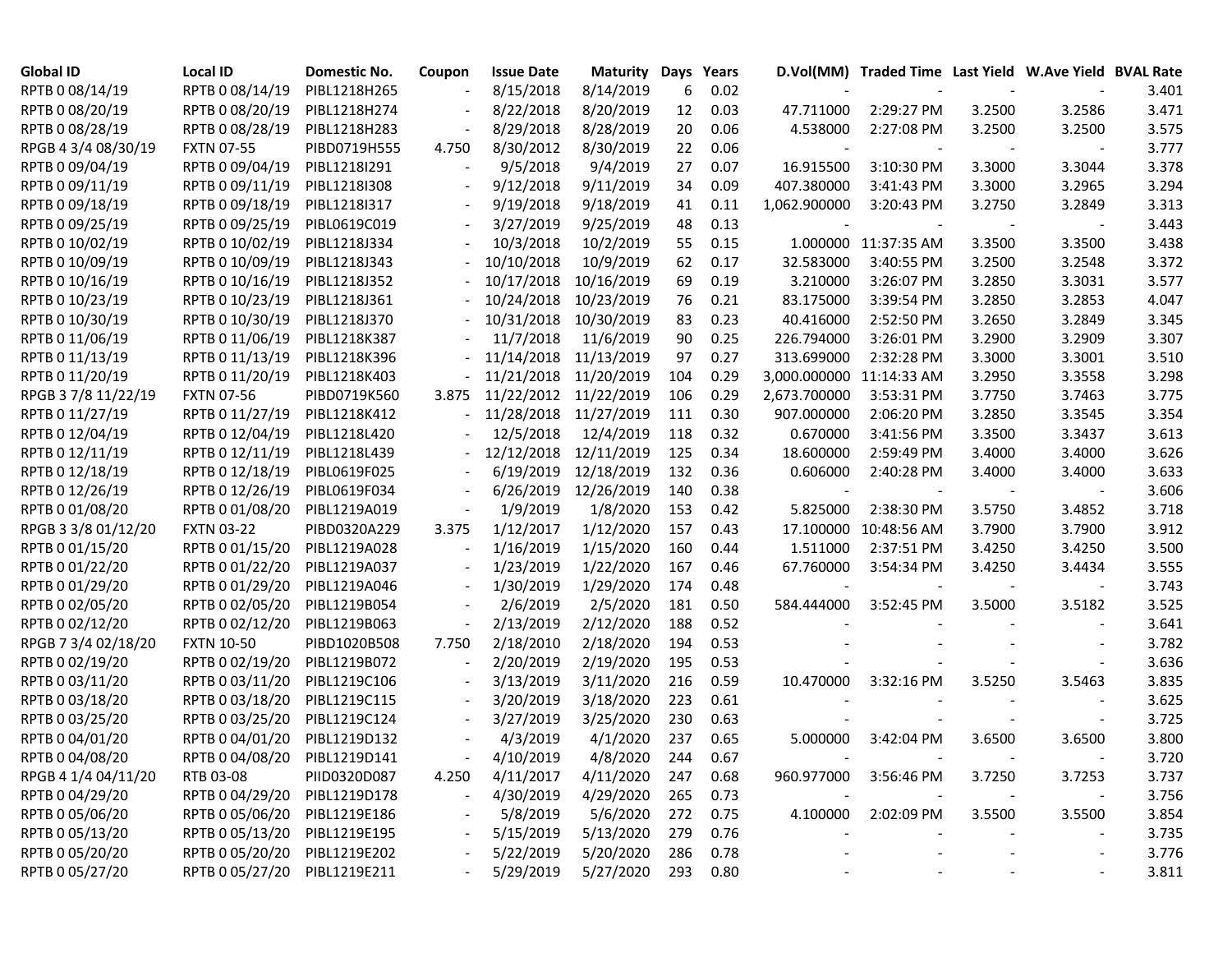| <b>Global ID</b>     | <b>Local ID</b>   | Domestic No. | Coupon | <b>Issue Date</b> | <b>Maturity</b> | Days | Years |               | D.Vol(MM) Traded Time Last Yield W.Ave Yield BVAL Rate |        |        |       |
|----------------------|-------------------|--------------|--------|-------------------|-----------------|------|-------|---------------|--------------------------------------------------------|--------|--------|-------|
| RPTB 0 06/03/20      | RPTB 0 06/03/20   | PIBL1219F229 |        | 6/4/2019          | 6/3/2020        | 300  | 0.82  |               |                                                        |        |        | 3.814 |
| RPTB 0 06/10/20      | RPTB 0 06/10/20   | PIBL1219F238 |        | 6/11/2019         | 6/10/2020       | 307  | 0.84  | 200.319000    | 3:44:59 PM                                             | 3.6700 | 3.6701 | 3.670 |
| RPTB 0 06/17/20      | RPTB 0 06/17/20   | PIBL1219F247 |        | 6/19/2019         | 6/17/2020       | 314  | 0.86  | 77.100000     | 3:02:57 PM                                             | 3.6250 | 3.6834 | 3.743 |
| RPTB 0 06/24/20      | RPTB 0 06/24/20   | PIBL1219F256 |        | 6/26/2019         | 6/24/2020       | 321  | 0.88  | 2.500000      | 9:57:05 AM                                             | 3.6250 | 3.6250 | 3.934 |
| RPTB 0 07/08/20      | RPTB 0 07/08/20   | PIBL1219G264 |        | 7/10/2019         | 7/8/2020        | 335  | 0.92  | 2.134000      | 2:51:26 PM                                             | 3.7500 | 3.7500 | 3.926 |
| RPTB 0 07/22/20      | RPTB 0 07/22/20   | PIBL1219G273 |        | 7/24/2019         | 7/22/2020       | 349  | 0.96  | 22.558000     | 3:55:45 PM                                             | 3.7000 | 3.7180 | 3.916 |
| RPTB 0 08/05/20      | RPTB 0 08/05/20   | PIBL1219H281 |        | 8/7/2019          | 8/5/2020        | 363  | 0.99  | 390.277000    | 3:58:26 PM                                             | 3.7150 | 3.7182 | 3.716 |
| RPGB 7 1/4 08/19/20  | RTB 10-01         | PIID1020H015 | 7.250  | 8/19/2010         | 8/19/2020       | 377  | 1.03  | 0.300000      | 9:58:46 AM                                             | 3.8550 | 3.8550 | 3.813 |
| RPGB 3 3/8 08/20/20  | <b>FXTN 05-73</b> | PIBD0520H735 | 3.375  | 8/20/2015         | 8/20/2020       | 378  | 1.04  | 2.615000      | 3:39:39 PM                                             | 3.8500 | 3.7919 | 3.808 |
| RPGB 6 1/8 09/16/20  | <b>FXTN 10-51</b> | PIBD1020I510 | 6.125  | 9/16/2010         | 9/16/2020       | 405  | 1.11  | 5.000000      | 2:33:57 PM                                             | 3.8500 | 3.8500 | 3.995 |
| RPGB 5 7/8 12/16/20  | <b>FXTN 10-52</b> | PIBD1020L525 | 5.875  | 12/16/2010        | 12/16/2020      | 496  | 1.36  |               |                                                        |        |        | 3.853 |
| RPGB 4 1/4 01/25/21  | <b>FXTN 03-23</b> | PIBD0321A236 | 4.250  | 1/25/2018         | 1/25/2021       | 536  | 1.47  |               |                                                        |        |        | 3.864 |
| RPGB 7 3/8 03/03/21  | RTB 10-02         | PIID1021C027 | 7.375  | 3/3/2011          | 3/3/2021        | 573  | 1.57  | 1.600000      | 3:33:12 PM                                             | 3.8200 | 3.8200 | 3.794 |
| RPGB 3 1/2 03/20/21  | <b>FXTN 07-57</b> | PIBD0721C574 | 3.500  | 3/20/2014         | 3/20/2021       | 590  | 1.62  | 11.740000     | 3:31:58 PM                                             | 3.8500 | 3.8500 | 3.821 |
| RPGB 6 1/2 04/28/21  | <b>FXTN 10-53</b> | PIBD1021D531 | 6.500  | 4/28/2011         | 4/28/2021       | 629  | 1.72  | 50.000000     | 2:23:29 PM                                             | 3.8350 | 3.8350 | 3.899 |
| RPGB 4 7/8 06/13/21  | RTB 03-09         | PIID0321F092 | 4.875  | 6/13/2018         | 6/13/2021       | 675  | 1.85  | 333.425000    | 3:57:23 PM                                             | 3.7500 | 3.8067 | 3.805 |
| RPGB 5 3/4 10/20/21  | RTB 10-03         | PIID1021J039 | 5.750  | 10/20/2011        | 10/20/2021      | 804  | 2.20  |               |                                                        |        |        | 3.951 |
| RPGB 5 3/4 11/24/21  | <b>FXTN 10-55</b> | PIBD1021K551 | 5.750  | 11/24/2011        | 11/24/2021      | 839  | 2.30  | 1.100000      | 3:26:39 PM                                             | 3.8600 | 3.8600 | 3.948 |
| RPGB 63/8 01/19/22   | <b>FXTN 10-54</b> | PIBD1022G545 | 6.375  | 7/19/2011         | 1/19/2022       | 895  | 2.45  | 20.950000     | 3:29:40 PM                                             | 3.9250 | 3.9286 | 4.195 |
| RPGB 4 01/26/22      | <b>FXTN 05-74</b> | PIBD0522A747 | 4.000  | 1/26/2017         | 1/26/2022       | 902  | 2.47  | 170.000000    | 3:38:36 PM                                             | 3.9000 | 3.9000 | 3.900 |
| RPGB 15 03/14/22     | <b>FXTN 20-02</b> | PIBD2022C021 | 15.000 | 3/14/2002         | 3/14/2022       | 949  | 2.60  |               |                                                        |        |        | 3.995 |
| RPGB 4 3/4 07/04/22  | <b>FXTN 03-24</b> | PIBD0322G247 | 4.750  | 7/4/2019          | 7/4/2022 1061   |      | 2.91  | 262.000000    | 3:37:19 PM                                             | 3.8400 | 3.8668 | 3.869 |
| RPGB 4 7/8 08/02/22  | <b>FXTN 10-56</b> | PIBD1022H562 | 4.875  | 8/2/2012          | 8/2/2022 1090   |      | 2.98  |               |                                                        |        |        | 4.057 |
| RPGB 4 3/4 09/13/22  | <b>FXTN 10-57</b> | PIBD1022I570 | 4.750  | 9/13/2012         | 9/13/2022 1132  |      | 3.10  |               |                                                        |        |        | 4.072 |
| RPGB 12 3/4 10/17/22 | <b>FXTN 20-03</b> | PIBD2022J033 | 12.750 | 10/17/2002        | 10/17/2022 1166 |      | 3.19  |               |                                                        |        |        | 4.084 |
| RPGB 4 5/8 12/04/22  | RTB 05-11         | PIID0522L114 | 4.625  | 12/4/2017         | 12/4/2022 1214  |      | 3.32  | 4,574.470000  | 3:35:05 PM                                             | 4.0600 | 4.0770 | 4.064 |
| RPGB 4 12/06/22      | <b>FXTN 10-58</b> | PIBD1022L585 | 4.000  | 12/6/2012         | 12/6/2022 1216  |      | 3.33  |               |                                                        |        |        | 4.501 |
| RPGB 13 02/20/23     | <b>FXTN 20-04</b> | PIBD2023B048 | 13.000 | 2/20/2003         | 2/20/2023 1292  |      | 3.54  |               |                                                        |        |        | 4.128 |
| RPGB 5 1/2 03/08/23  | <b>FXTN 05-75</b> | PIBD0523C752 | 5.500  | 3/8/2018          | 3/8/2023 1308   |      | 3.58  |               | 2.000000 11:46:17 AM                                   | 4.0750 | 4.0750 | 4.150 |
| RPGB 3 1/2 04/21/23  | <b>FXTN 07-58</b> | PIBD0723D588 | 3.500  | 4/21/2016         | 4/21/2023 1352  |      | 3.70  | 140.100000    | 3:32:44 PM                                             | 4.1000 | 4.1357 | 4.150 |
| RPGB 11 7/8 05/29/23 | <b>FXTN 20-05</b> | PIBD2023E054 | 11.875 | 5/29/2003         | 5/29/2023 1390  |      | 3.81  |               |                                                        |        |        | 4.162 |
| RPGB 3 1/4 08/15/23  | RTB 10-04         | PIID1023H046 | 3.250  | 8/15/2013         | 8/15/2023 1468  |      | 4.02  | 66.616000     | 3:37:33 PM                                             | 4.5000 | 4.3354 | 4.394 |
| RPGB 11 3/8 10/23/23 | <b>FXTN 20-06</b> | PIBD2023J068 | 11.375 | 10/23/2003        | 10/23/2023 1537 |      | 4.21  |               |                                                        |        |        | 4.211 |
| RPGB 6 1/4 03/12/24  | RTB 05-12         | PIID0524C129 | 6.250  | 3/12/2019         | 3/12/2024 1678  |      | 4.59  | 19,723.640000 | 3:52:07 PM                                             | 4.2000 | 4.2162 | 4.195 |
| RPGB 4 1/2 04/20/24  | <b>FXTN 07-59</b> | PIBD0724D595 | 4.500  | 4/20/2017         | 4/20/2024 1717  |      | 4.70  |               |                                                        |        |        | 4.321 |
| RPGB 12 3/8 06/03/24 | <b>FXTN 20-07</b> | PIBD2024F075 | 12.375 | 6/3/2004          | 6/3/2024 1761   |      | 4.82  |               |                                                        |        |        | 4.308 |
| RPGB 12 7/8 08/05/24 | <b>FXTN 20-08</b> | PIBD2024H086 | 12.875 | 8/5/2004          | 8/5/2024 1824   |      | 4.99  |               |                                                        |        |        | 4.300 |
| RPGB 4 1/8 08/20/24  | <b>FXTN 10-59</b> | PIBD1024H595 | 4.125  | 8/20/2014         | 8/20/2024 1839  |      | 5.04  |               | 54.000000 9:36:07 AM                                   | 4.3500 | 4.3500 | 4.350 |
| RPGB 13 3/4 11/11/24 | <b>FXTN 20-09</b> | PIBD2024K091 | 13.750 | 11/11/2004        | 11/11/2024 1922 |      | 5.26  |               |                                                        |        |        | 4.324 |
| RPGB 5 3/4 04/12/25  | <b>FXTN 07-61</b> | PIBD0725D618 | 5.750  | 4/12/2018         | 4/12/2025 2074  |      | 5.68  | 1,054.000000  | 3:37:32 PM                                             | 4.2650 | 4.2964 | 4.255 |
| RPGB 12 1/8 04/14/25 | <b>FXTN 20-10</b> | PIBD2025D103 | 12.125 | 4/14/2005         | 4/14/2025 2076  |      | 5.68  |               |                                                        |        |        | 4.362 |
| RPGB 3 5/8 09/09/25  | <b>FXTN 10-60</b> | PIBD1025I608 | 3.625  | 9/9/2015          | 9/9/2025 2224   |      | 6.09  | 8.542729      | 2:15:43 PM                                             | 4.4000 | 4.4000 | 4.488 |